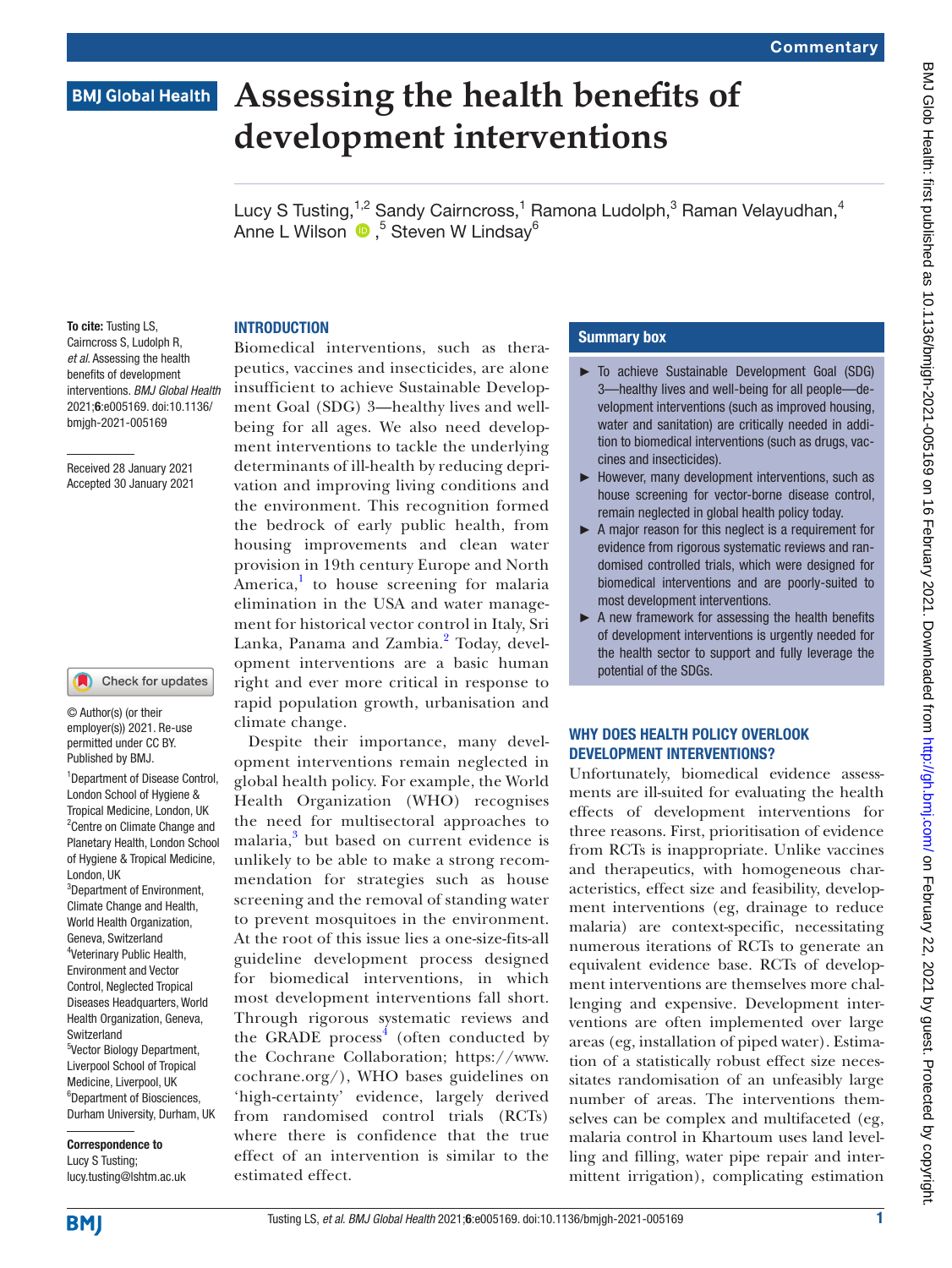

<span id="page-1-0"></span>Figure 1 Co-benefits of development interventions.

of effect sizes. Blinding is impossible. Unlike biomedical interventions, development interventions have few financially viable pathways to scale-up. For all of these reasons, few RCTs of development interventions are done. This precludes meta-analyses, limits certainty of evidence and leads to calls for more RCTs or 'paralysis by analysis'.

Second, despite trends towards including other types of study, many systematic reviews still disregard historical, programmatic and observational evidence. The recent Cochrane review of housing improvements to prevent malaria, the oldest intervention against this disease, included only two studies of 4102 screened.<sup>[5](#page-2-4)</sup> Third, focusing systematic reviews on single health outcomes is logical for biomedical interventions, but misses the bigger picture for development interventions with wide co-benefits ([figure](#page-1-0)  $1$ ).<sup>[6](#page-2-5)</sup> For example, a re-review of a Cochrane-standard systematic review of water, sanitation and hygiene interventions' impact on child diarrhoea morbidity examined impacts within studies from a joint health and development perspective. Of 27 studies re-examined, 37% were judged to result in substantial addi-tional impacts beyond reducing diarrhoea morbidity.<sup>[6](#page-2-5)</sup> Rather than narrow evaluations focused on single health outcomes, a better question is 'How can we harness the health benefits of development interventions?'.

# LIMITING HEALTH AND DEVELOPMENT

Basing guideline development on biomedical evidence assessments alone is problematic for several reasons. First, taking a narrow view will impede global health goals by limiting our toolbox of interventions. Second, a system geared towards biomedical interventions will favour continued emphasis on vertical over horizontal health programmes among funders and decision-makers.<sup>[7](#page-2-6)</sup> Horizontal programmes, which are needed for most development interventions, take a holistic approach by strengthening health systems and community owner-ship over the long term,<sup>[7](#page-2-6)</sup> whereas vertical programmes, which are well-suited to delivering drugs, vaccines and insecticides, have specific, well-defined and usually

quantitative objectives, centralised management and discrete resources.<sup>[8](#page-2-7)</sup> While national ministries of health are encouraged to adopt multisectoral and integrated approaches to disease control, $9$  vertical programmes are ultimately easier to fund, deliver and evaluate, leading to the promotion of targeted, technical solutions with clearly measurable outcomes.<sup>10</sup> Expanding the guideline development process to be more inclusive of development interventions is a necessary step to ensuring a sustainable approach.

Third, a focus on biomedical evidence assessments is a lost opportunity for wider development goals. For example, clean water and sanitation are the core goals of SDG6. Both are also human rights since 'everyone has the right to (an adequate) standard of living...'.<sup>11</sup> Yet related Cochrane reviews found 'insufficient evidence to know if source-based improvements in water supplies... consistently reduce diarrhoea'[12](#page-2-11) and, for interventions to improve excreta disposal to prevent diarrhoea, 'the quality of the evidence is generally poor and does not allow for quantification of any such effect'.<sup>13</sup> Health guidelines reliant solely on such systematic reviews will constrain development for the poorest in society.<sup>[6](#page-2-5)</sup>

# THE WAY FORWARD: A NEW APPROACH TO ASSESS DEVELOPMENT INTERVENTIONS

We advocate the creation of a new approach to assess the health benefits of development interventions with three considerations. First, we must relax evidence criteria, accepting that RCTs may be logistically or ethically unfeasible. Non-randomised studies (including well-conducted before-and-after studies) must be considered, or systematic reviews will continue to find lowcertainty evidence. Second, we must measure co-benefits of development interventions to avoid implementation delays from RCTs focused on single pathogens (figure). Third, we must consider the socioeconomic patterning of illness and opportunities to address these interlocking vulnerabilities. A step in the right direction is the new WHO INTEGRATE evidence-to-decision framework that, unlike GRADE, can evaluate complex interventions and assesses more criteria including human rights. $^{14}$  But further refinement of this framework is needed alongside learning from other sectors. For example, systematic maps enable multiple forms of data to inform environmental policy and could supplement systematic reviews in health.<sup>[15](#page-2-14)</sup>

# **CONCLUSION**

At this pivotal time, the health sector has a critical responsibility to leverage and support the potential of the SDGs, but cannot fulfil this within the current policy making framework. We urgently need a new framework for assessing the health benefits of development interventions to prevent further delays in their implementation and to maximise their impact.